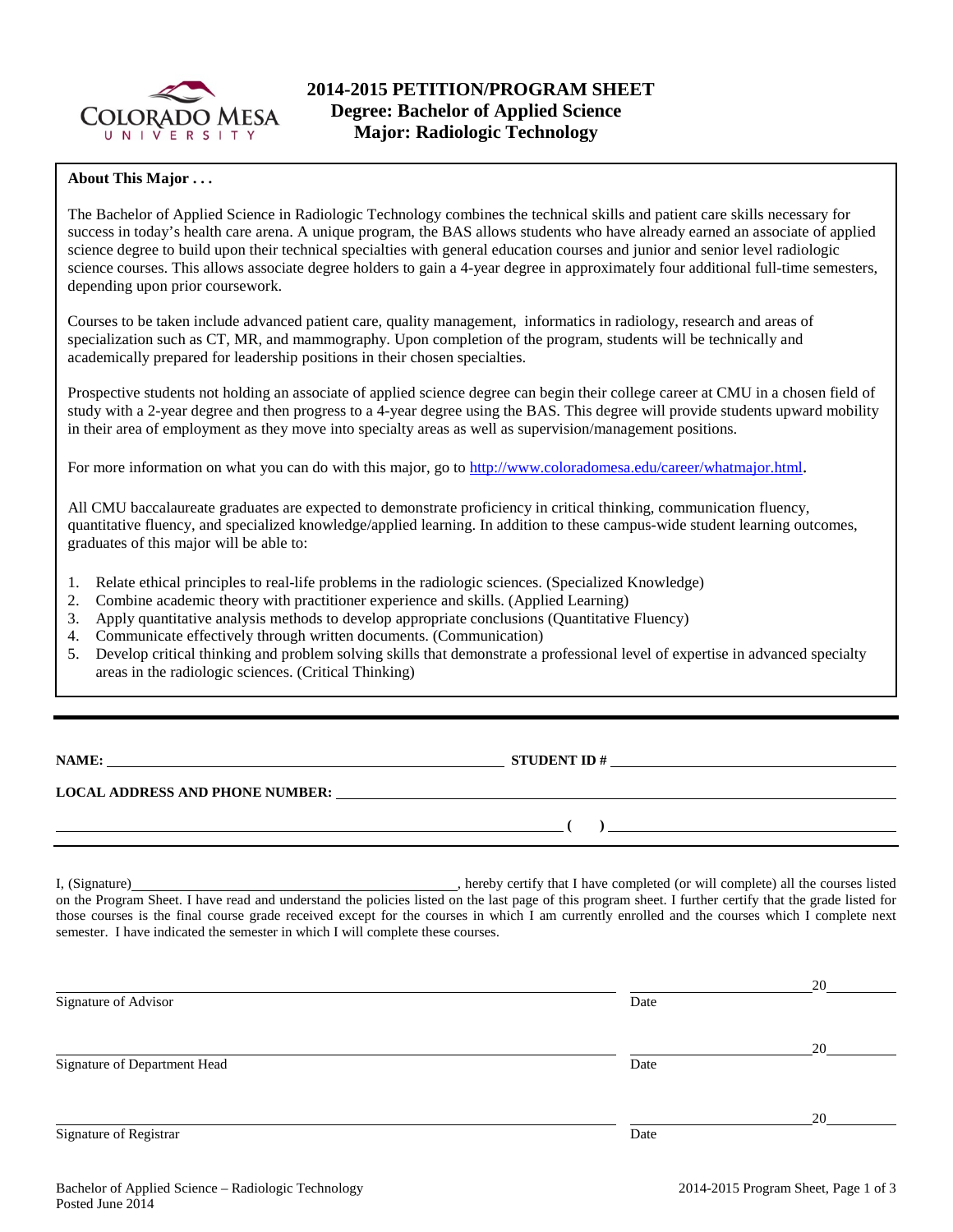# **Students should work closely with a faculty advisor when selecting and scheduling courses prior to registration.**

Degree Requirements:

- An AAS in Radiologic Technology from an accredited college must be held by students entering this program. Please note the special requirement section on page 3.
- Students must earn 120 semester hours total and meet the academic residency requirements to earn a baccalaureate degree at Colorado Mesa University. (Students must complete a minimum of 30 of the last 60 hours of credit at CMU, with at least 15 semester hours in major discipline courses numbered 300 or higher).
- 33upper division credits (A minimum of 15 taken at the 300-400 course levels within the major at CMU).2.00 cumulative GPA or higher in all CMU coursework
- 2.00 cumulative GPA or higher in coursework toward the major content area
- Pre-collegiate courses (usually numbered below 100) cannot be used for graduation.
- A student must follow the CMU graduation requirements either from 1) the program sheet for the major in effect at the time the student officially declares a major; or 2) a program sheet for the major approved for a year subsequent to the year during which the student officially declares the major and is approved for the student by the department head. Because a program may have requirements specific to the degree, the student should check with the faculty advisor for additional criteria. It is the student's responsibility to be aware of, and follow, all requirements for the degree being pursued. Any exceptions or substitutions must be approved by the student's faculty advisor and Department Head.
- When filling out the program sheet a course can be used only once.
- See the "Undergraduate Graduation Requirements" in the catalog for additional graduation information.

| <b>GENERAL EDUCATION REQUIREMENTS (31 semester hours)</b>                   |
|-----------------------------------------------------------------------------|
| See the current catalog for a list of courses that fulfill the requirements |
| below. If a course is on the general education list of options and a        |
| requirement for your major, you must use it to fulfill the major            |
| requirement and make a different selection within the general education     |
| requirement.                                                                |

Course No Title Sem.hrs Grade Term/Trns

| <b>English</b> (6 semester hours, must receive a grade of "C" or better and |                                                                   |   |  |  |
|-----------------------------------------------------------------------------|-------------------------------------------------------------------|---|--|--|
|                                                                             | must be completed by the time the student has 60 semester hours.) |   |  |  |
|                                                                             | <b>ENGL 111 English Composition</b>                               | 3 |  |  |
|                                                                             | <b>ENGL 112 English Composition</b>                               |   |  |  |

**Math: Math 110 or higher** (3 semester hours, must receive a grade of "C" or better, must be completed by the time the student has 60 semester hours.)

 $MATH 1$ 

\*3 credits of MATH 113 apply to the General Ed requirements and 1 credit applies to elective credit

\_\_\_\_\_\_ \_\_\_\_ \_\_\_\_\_\_\_\_\_\_\_\_\_\_\_\_\_\_\_\_\_\_\_\_ \_\_\_\_ \_\_\_\_\_ \_\_\_\_\_\_\_\_

\_\_\_\_\_\_ \_\_\_\_ \_\_\_\_\_\_\_\_\_\_\_\_\_\_\_\_\_\_\_\_\_\_\_\_ \_\_\_\_ \_\_\_\_\_ \_\_\_\_\_\_\_\_ \_\_\_\_\_\_ \_\_\_\_ \_\_\_\_\_\_\_\_\_\_\_\_\_\_\_\_\_\_\_\_\_\_\_\_ \_\_\_\_ \_\_\_\_\_ \_\_\_\_\_\_\_\_

**Humanities** (3 semester hours)

**Social and Behavioral Sciences** (6 semester hours)

**Natural Sciences** (7 semester hours, one course must include a lab) \_\_\_\_\_\_ \_\_\_\_ \_\_\_\_\_\_\_\_\_\_\_\_\_\_\_\_\_\_\_\_\_\_\_\_ \_\_\_\_ \_\_\_\_\_ \_\_\_\_\_\_\_\_

\_\_\_\_\_\_ \_\_\_\_ \_\_\_\_\_\_\_\_\_\_\_\_\_\_\_\_\_\_\_\_\_\_\_\_ \_\_\_\_ \_\_\_\_\_ \_\_\_\_\_\_\_\_ \_\_\_\_\_\_ \_\_\_L \_\_\_\_\_\_\_\_\_\_\_\_\_\_\_\_\_\_\_\_\_\_\_\_ \_\_\_\_ \_\_\_\_\_ \_\_\_\_\_\_\_\_

**History** (3 semester hours)

| <b>THCT</b><br>$\cdots$ |  |  |  |
|-------------------------|--|--|--|
|                         |  |  |  |

| Course No Title                                             | Sem.hrs Grade Term/Trns |
|-------------------------------------------------------------|-------------------------|
| <b>Fine Arts</b> (3 semester hours)                         |                         |
| <b>OTHER LOWER DIVISION REQUIREMENTS (6 semester hours)</b> |                         |
| <b>Kinesiology</b> (3 semester hours)                       |                         |
| KINE 100 Health and Wellness                                |                         |
|                                                             |                         |
| KINA 1                                                      |                         |
| <b>Applied Studies</b> (3 semester hours)                   |                         |

### **FOUNDATION COURSES (11 semester hours)**

| STAT 200 Probability and Statistics       |  |  |
|-------------------------------------------|--|--|
| BIOL 210 Anatomy and Physiology II        |  |  |
| BIOL 210L Anatomy and Physiology II Lab 1 |  |  |
| BIOL 241 Pathophysiology                  |  |  |

# **B.A.S. RADIOLOGIC TECHNOLOGY MAJOR**

# **REQUIREMENTS**

| (24 semester hours) |                                                                    |   |  |
|---------------------|--------------------------------------------------------------------|---|--|
|                     | Core Courses (13 Semester Hours)                                   |   |  |
| <b>RTEC 320</b>     | Informatics in Rad. Tech.                                          | 2 |  |
| <b>RTEC 365</b>     | <b>Advanced Patient Care</b>                                       | 3 |  |
| <b>RTEC 460</b>     | <b>Quality Management</b>                                          | 3 |  |
| <b>NURS 415</b>     | <b>Business of Health Care</b>                                     | 2 |  |
| <b>RTEC 494</b>     | Capstone/Research                                                  | 3 |  |
|                     | <b>Choose from one of the following groups:</b> (5 semester hours) |   |  |
| <b>RTEC 450</b>     | Mammography I                                                      | 2 |  |
| <b>RTEC 470</b>     | Mammography II                                                     | 3 |  |
| <b>RTEC 452</b>     | CV Interventional I                                                | 2 |  |
| <b>RTEC 472</b>     | CV Interventional II                                               | 3 |  |
| <b>RTEC 454</b>     | Computed Tomography I                                              | 2 |  |
| <b>RTEC 474</b>     | Computed Tomography II                                             | 3 |  |
| <b>RTEC 456</b>     | Magnetic Resonance I                                               | 2 |  |
| <b>RTEC 476</b>     | Magnetic Resonance II                                              | 3 |  |
|                     |                                                                    |   |  |

#### **The following courses must be taken as part of the specialization**

| RTEC 480 | Clinical Specialization I  |  |
|----------|----------------------------|--|
| RTEC 490 | Clinical Specialization II |  |

**Electives** (12 semester hours; 9 must be Upper Division credits. All college level courses appearing on your final transcript, **not listed above** that will bring your total semester hours to 120 hours. Students enrolled in CT or MR specialization courses must take RTEC 325 and 327).

| RTEC 325 Cross Sectional Anatomy<br>RTEC 327 Cross Sectional Anatomy |  |
|----------------------------------------------------------------------|--|
|                                                                      |  |
|                                                                      |  |
|                                                                      |  |
|                                                                      |  |